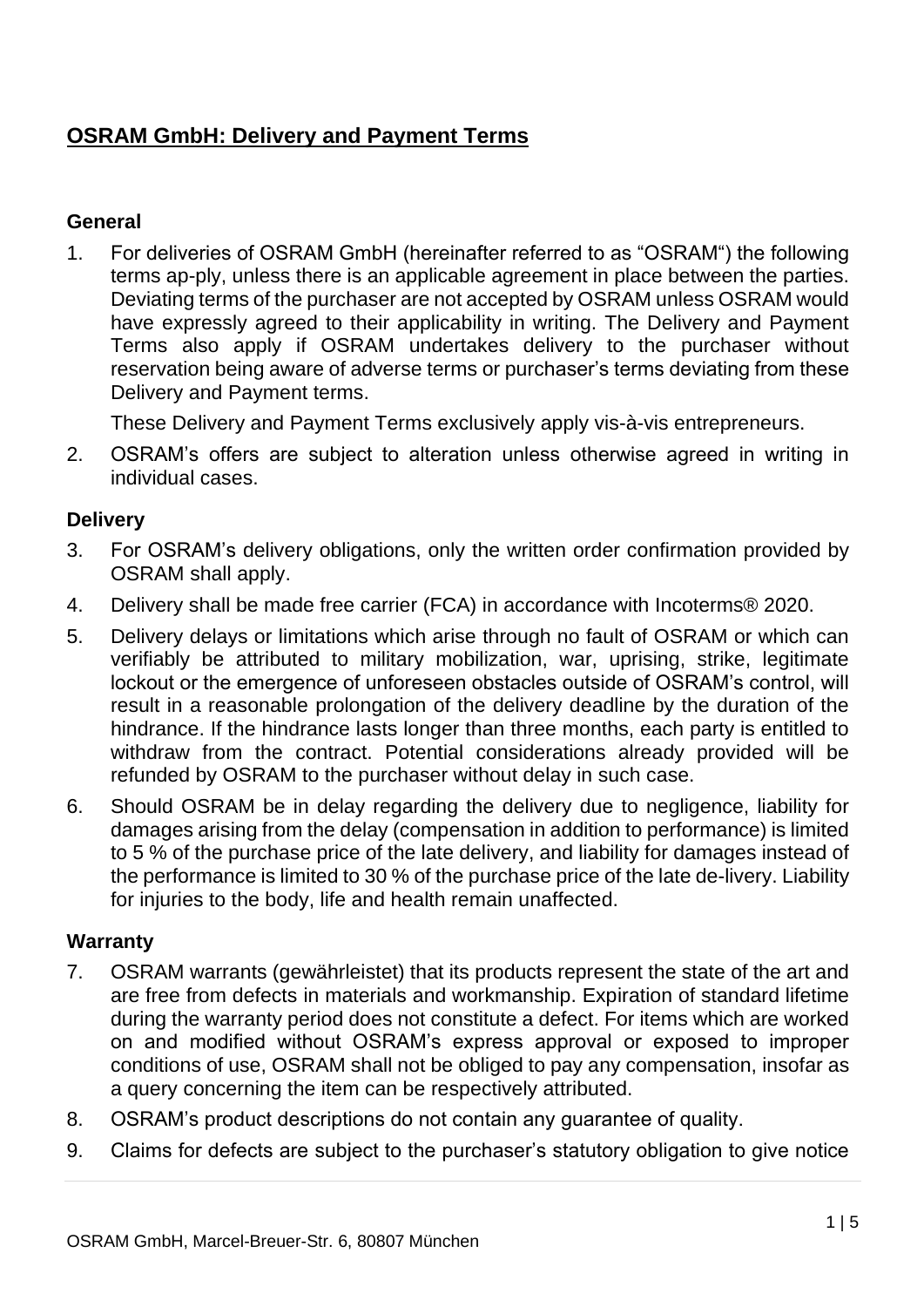of defects as per § 377 HGB (German Commercial Code). The notice of defects has to be provided in writing. Rejected goods must be returned to OSRAM for inspection. In the event of a wrongful notice of defects, OSRAM is entitled to request compensation from the purchaser for expenditures incurred in this regard, unless it was not possible for the purchaser to detect that there was no defect. If the inspection reveals a construction or material or other defect, OSRAM shall make a replacement delivery or issue a credit note in the amount of the purchase price, at OSRAM's option. If OSRAM does not fulfil this duty, supplementary performance fails or is unacceptable to the purchaser; the purchaser may withdraw from the contract or reduce payment. Damage claims only exist as per the preconditions set out in lit. 11.

10. In cases pursuant to § 438 Para 1 no. 2 and § 479 Para 1 BGB (German Civil Code), claims for defects shall lapse after the periods set out therein. Claims arising from damage to health, physical injury or death and claims arising from willful or grossly negligent breach of duty shall also lapse in accordance with the legal provisions. All other claims for defects shall expire 12 months after delivery.

#### **Damages**

11. Damage claims of the purchaser are excluded unless the damage was caused willfully or grossly negligently by OSRAM or its legal representatives or agents (§ 278 BGB) or insofar as the damage does not result from a violation of a material contractual obligation. Substantive contractual obligations in this sense are such obligations which need to be fulfilled in order to allow for the proper implementation of the contract and compliance with which the purchaser may generally rely on.

Insofar as OSRAM is liable according to the previous provision, liability is limited to an amount of EUR 2 million per damage event, as long as OSRAM did not act willfully. This does not apply if, as an exception, the damage which can typically be foreseen is higher for the contract concluded. In this case, liability is limited to the higher foreseeable damage. The aforementioned provisions do not imply a change to the burden of proof to the purchaser's detriment.

Liability arising from culpable damage to life, the body or health, liability in case of a quality guarantee or in case of fraudulent concealment of a default, as well as liability based on the Product Liability Act, remains unaffected.

Apart therefrom, liability claims against OSRAM are excluded. The aforementioned liability limitations apply respectively if the purchaser asserts reimbursement of expenses instead of a damage claim.

For damages caused by delay, the liability provision in lit. 6 additionally applies.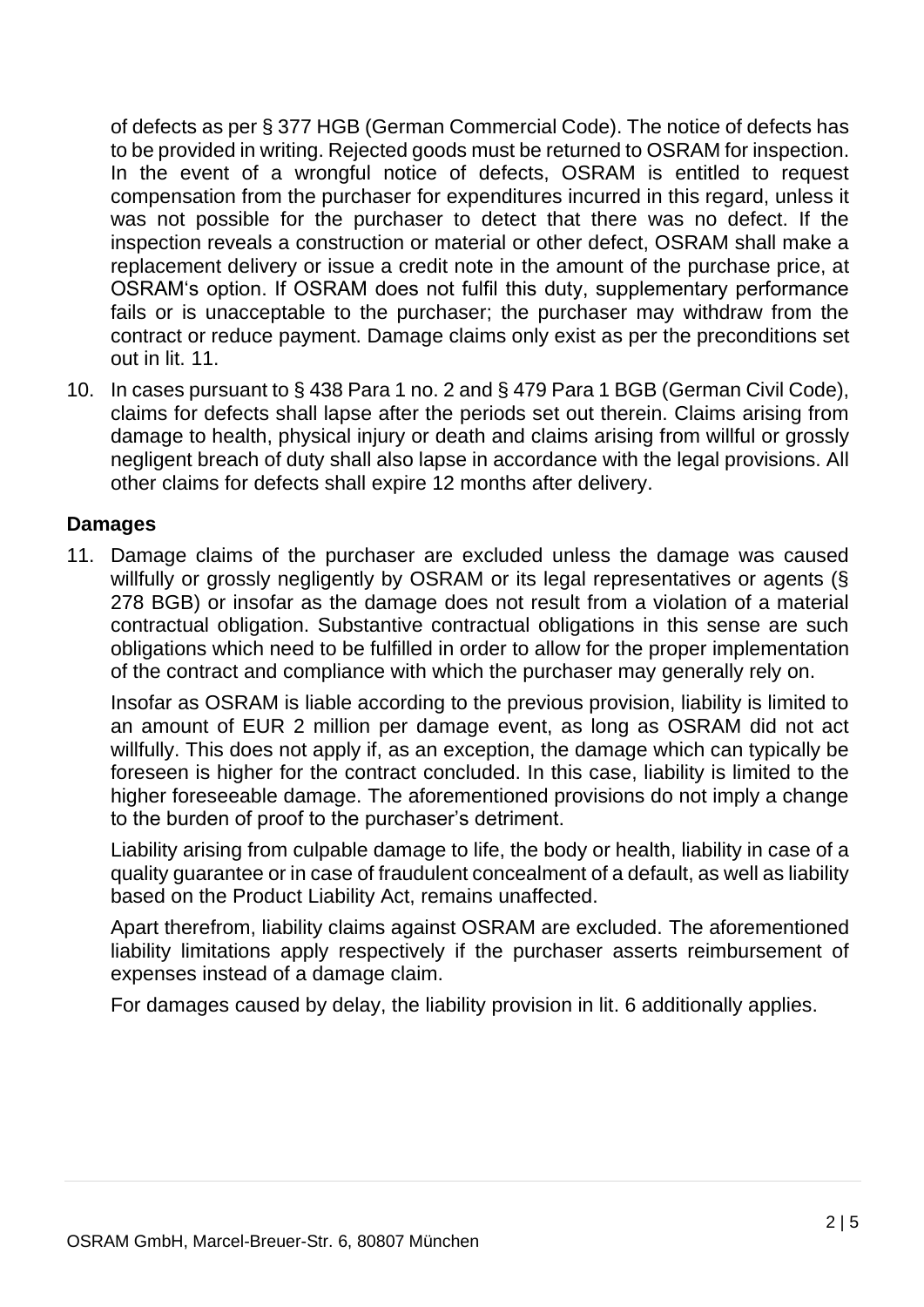### **Prices and Payment Terms**

- 12. Prices are given in the agreed currency, net (exclusive of any fees and taxes) and without deduction, and delivery in accordance with Clause 4 above. If there is statutory VAT, the prices indicated by OSRAM are exclusive VAT in the respective statutory amount.
- 13. If order amounts deviate from OSRAM's respective applicable standard shipping units, OSRAM will charge a surcharge per partial quantity position in an amount of  $\epsilon$  10.00.

For orders with a net value (exclusive of any fees and taxes) less than  $\epsilon$  500.00 per addressee OSRAM will charge a handling fee in an amount of € 25.00. The net order value is calculated exclusive of all taxes and fees charged.

For orders issued in a manner that an automated processing is not possible, OSRAM will charge a service fee of € 25.00.

- 14. Payment shall be affected in the agreed currency at the payment location indicated by OSRAM. The authoritative date for timely payment shall be the date of receipt of the payment by OSRAM. Unless otherwise agreed, invoices are to be paid net within 30 days of the invoice date.
- 15. In case of default of payment, interest on arrears amounting to 8 percentage points p.a. above the applicable basic interest rate shall be charged. The option of enforcement of a higher damage remains unaffected.
- 16. In case of default of payment, the purchaser shall bear the risk for currency exchange losses incurred against the claim in Euro on the due date.

### **Retention of Title**

17. Until all claims which are due to OSRAM arising from the current business relationship with the purchaser have been fulfilled, OSRAM shall retain title to the goods delivered.

Title shall not transfer to the purchaser until OSRAM is able to dispose freely of the purchase price. Provision of a letter of credit shall not constitute payment.

18. The purchaser is only entitled to resale in accordance with orderly business operations against immediate payment or subject to retention of title. The receivables due to him from his purchasers as a result of the resale including the balance claims which result from the termination of a current account, as well as the rights to cancellation of such current account and to determination of balance claims are already now preventatively assigned from the purchaser to OSRAM. Despite this assignment, the purchaser remains authorized to collect such claims. However, OSRAM is entitled to revoke this authorization and to collect the claim themselves if the purchaser does not meet his payment obligations or has filed for insolvency. In such cases, OSRAM may demand that the purchaser notifies OSRAM of the claims that were assigned and the debtors, provides all information necessary for collection, hands over the associated documentation and informs the debtors (third parties) of the assignment.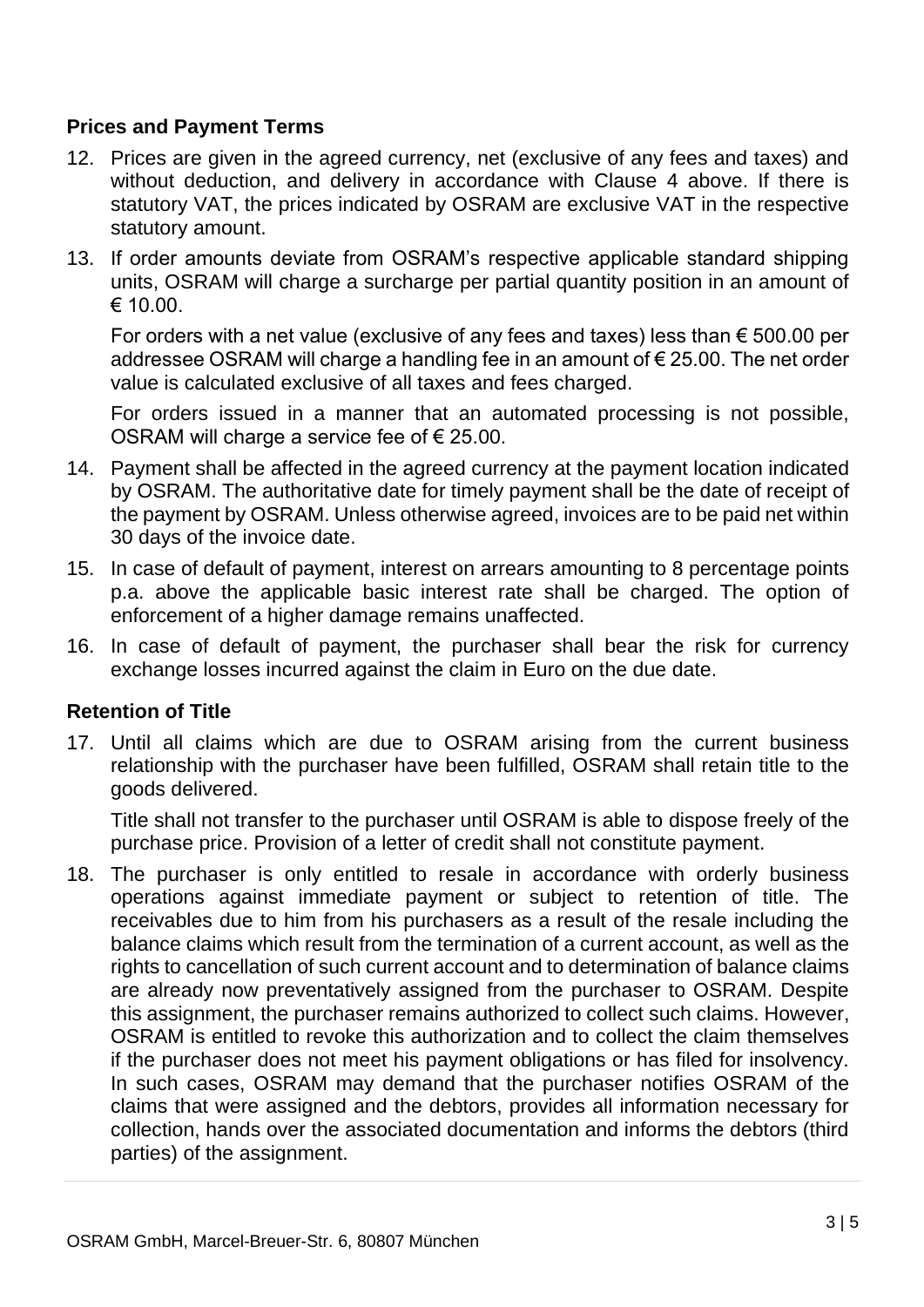- 19. Insofar as the title to goods subject to retention of title is lost in processing, blending or fusion with other objects, the purchaser shall transfer the title to the new goods to OSRAM for surety, up to the amount that corresponds to the sales price charged to the purchaser (including VAT, if any). The purchaser shall store the goods for OSRAM free of charge. If OSRAM products are sold together with other goods (not belonging to OSRAM) at a total price, the transfer is only done in the amount invoiced by OSRAM for the OSRAM products. The same applies to the extent of the transfer of a potential current account claim of the purchaser vis-à-vis his purchaser.
- 20. The purchaser is not allowed to pledge or transfer by way of security any goods subject to retention of title. The purchaser is obliged to inform OSRAM without delay in the event of third-party interference with the goods in retention or with claims transferred to OSRAM as a security. Insofar as the third party is not in a position to refund the judicial and extra-judicial costs of a lawsuit as per § 771 ZPO (Civil Process Code), the purchaser is liable for the losses incurred by OSRAM.
- 21. If the purchaser is in delay with payment, OSRAM is entitled to withdraw from the contract and request the goods to be returned.
- 22. OSRAM shall release securities if and insofar as the realizable value of the securities exceeds the secured claims due to OSRAM by more than 10 %, whereas OSRAM reserves the right to determine which goods or claims are to be released.
- 23. If retention of title is not valid according to the jurisdiction of the place in which the goods are located, the security corresponding to the retention of title in this jurisdiction is considered agreed. If the purchaser's participation is necessary for the accrual of the security, he is obliged, upon OSRAM's request, to take all measures which are necessary for the establishment and retention of such rights, insofar as is deemed reasonable.